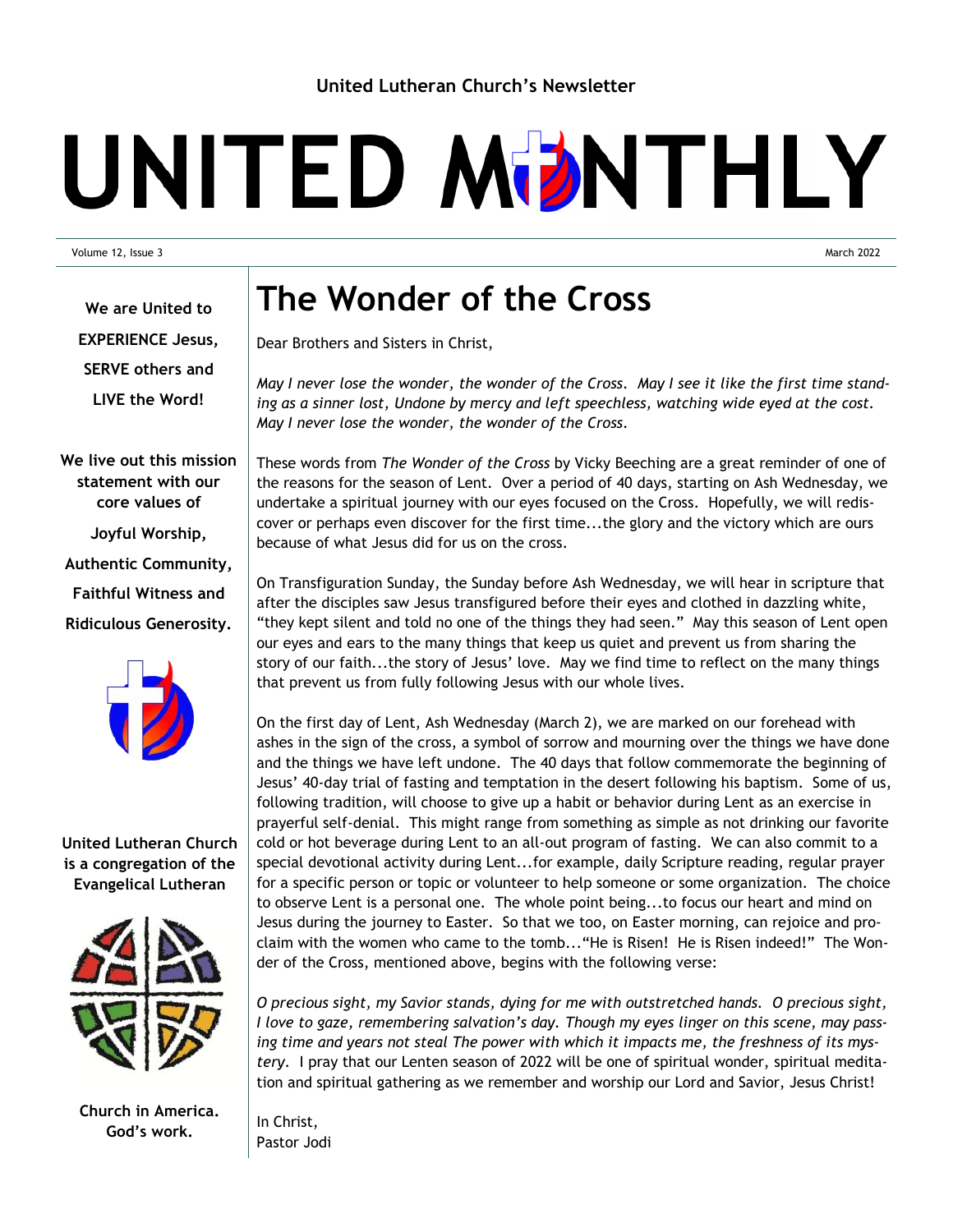# March 2022

| <b>SUN</b>                                                                                                                                    | <b>MON</b>                          | <b>TUE</b>                                                                       | <b>WED</b>                                                                                  | <b>THU</b>                                                                         | <b>FRI</b>     | <b>SAT</b>                                                                         |
|-----------------------------------------------------------------------------------------------------------------------------------------------|-------------------------------------|----------------------------------------------------------------------------------|---------------------------------------------------------------------------------------------|------------------------------------------------------------------------------------|----------------|------------------------------------------------------------------------------------|
|                                                                                                                                               |                                     | 1<br>9AM-3PM Quilting<br>10AM ULC hosts<br>Pastor's text study                   | $\overline{2}$<br>9AM-3PM Quilting<br>7PM Ash Wednesday<br>Worship with Holy<br>Communion   | 3<br>9AM Mom's<br>Group<br>12PM Al-Anon                                            | $\overline{4}$ | 5                                                                                  |
| 6<br>No Sunday school<br>10AM Worship with<br><b>Holy Communion</b>                                                                           | $\overline{7}$                      | 8<br>10:30AM Deborah<br>Circle @ the Senior<br>Center<br>5:30PM Esther<br>Circle | 9<br>2PM Pastor Jodi at<br>Wheatland for Bible<br>Study<br>6PM Lenten supper<br>7PM Worship | 10<br>9AM Mom's<br>Group<br>10AM Grafton<br>Pastor's<br>Conference<br>12PM Al-Anon | 11             | 12                                                                                 |
| 13<br>9AM Sunday school<br>10AM Blended<br>Worship                                                                                            | 14<br>5PM P.E.O.                    | 15                                                                               | 16<br>6PM Lenten supper<br>7PM Worship                                                      | 17<br>9AM Mom's<br>Group<br>12PM Al-Anon                                           | 18             | 19                                                                                 |
| 20<br>9AM Sunday school<br>10AM Worship with<br><b>Holy Communion</b><br>2:30PM Pastor Jodi at<br><b>Osnabrock Community</b><br>Living Center | 21<br>6PM Church<br>Council meeting | 22                                                                               | 23<br>6PM Lenten supper<br>7PM Worship                                                      | 24<br>9AM Mom's<br>Group<br>12PM Al-Anon                                           | 25             | 26<br>12-2PM Youth<br>@ "Feed My<br>Starving<br>Children" in<br><b>Grand Forks</b> |
| 27<br>9AM Sunday school<br>10AM Contemporary<br>Worship<br>2PM Pastor Jodi at<br>Maple Manor Care<br>Center                                   | 28<br>5PM P.E.O.                    | 29                                                                               | 30<br>6PM Lenten supper<br>7PM Worship                                                      | 31<br>9AM Mom's<br>Group<br>12PM Al-Anon                                           |                |                                                                                    |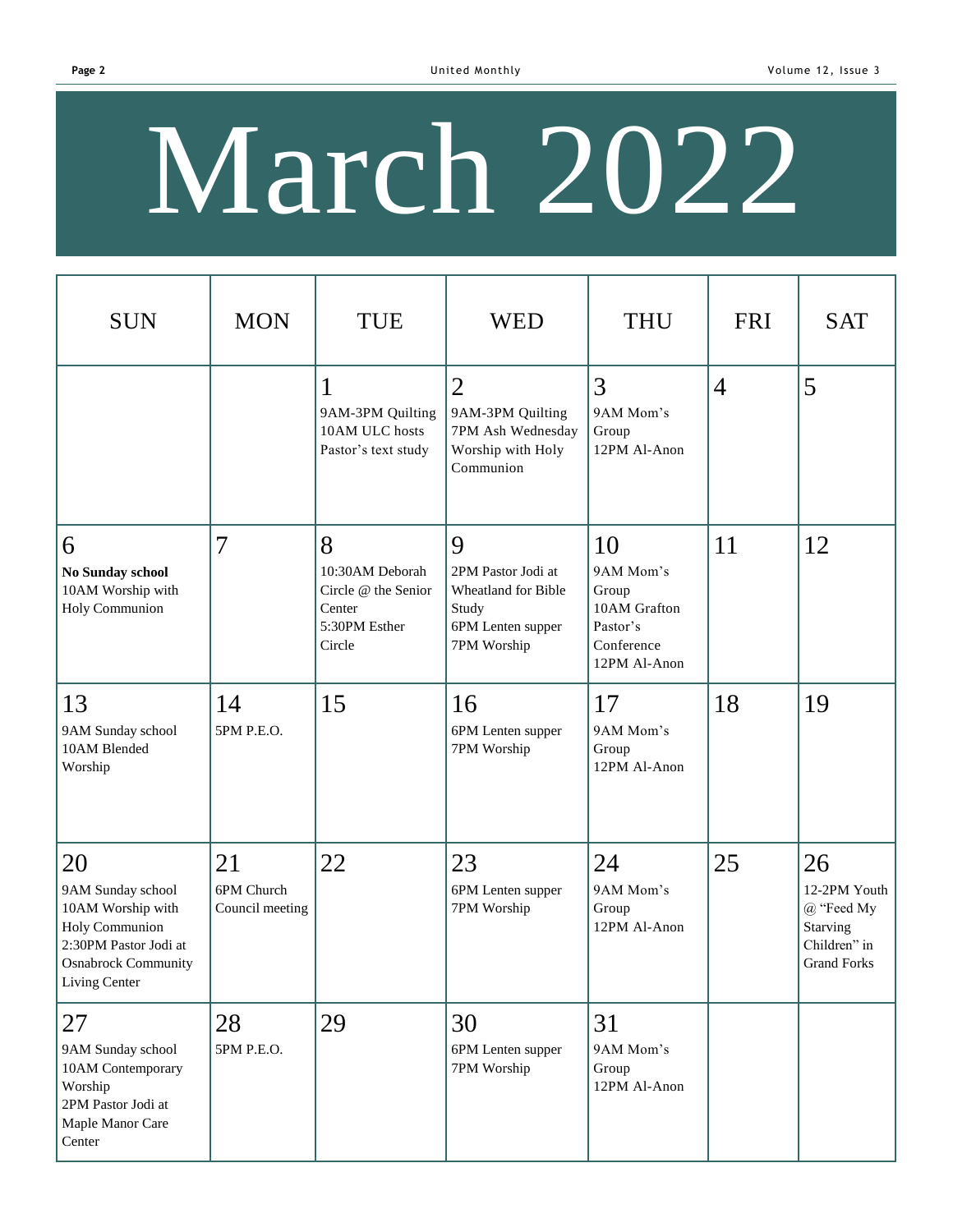## **Faith & Care #3**

#### Chairman - Will & Skyler Moline

Mitchell & Melissa Almen Dennis & Linda Balsdon Leland & Carolyn Balsdon Tyler Balsdon Alvin Carlson Aaron Dahl Darryl & Bev Dahl Keith Dahl Ted & Linda Dahl Mark & Laura Dease Jerry & Bev Domres Kendall & Carla Gemmill Don Gerth Steve & Kim Hart David & Jan Haslekaas Shane & Kari Henderson Scott & Tina LaPorte Steven & Kristin McDonald Tara McFadden Leota Mikkelsen

Randy & Phyllis Mikkelsen Larry & Linda Olson Steve & Jamie Olson Tom Olson Justin Overby Norma Pengilly Lynn Peterson Ronald & Marie Peterson Jason & Melanie Reidhammer Hans & Diane Reinhardt Shirley Robinson Elroy & Marilyn Rude Lance & Megan Schill Mike & Connie Schrader Bob & Patricia Scott Arlaine Short Burnell & Renae Skjervheim Kevin & Jan Stein Daryl & Linda Timian Brian Vikan Jeff & Betty Vikan Jim & Faye Wilhelmi

## **ULC Leadership 2022**

President Deidre Long Vice President LeeAnn Knudson Secretary Diane Simmons Financial Secretary Julie Johnson

#### **Committee Council Representatives**

| Education   | Kim Hart, Kristi McDonald |
|-------------|---------------------------|
| Endowment   | <b>Tyler Balsdon</b>      |
| Hospitality | Terry Jacobson            |
| Property    | <b>Steve Hart</b>         |
| Stewardship | Abby Borchardt            |
|             |                           |

#### **Non-voting Representative**

Pastor **Disk Line Controller Service Controller Service Controller Service Controller Service Controller Service Controller Service Controller Service Controller Service Controller Service Controller Service Controller Ser** 

## **Council Notes 02-21-22 Mtg**

Pastor Jodi reported that Youth Group has been very well attended. The Youth will be participating in the "Feed My Starving Children" event in March and hosting the Wednesday evening Lenten suppers at 6PM prior to worship services. Pastor has met with the Ministerial Association and they are working on scheduling Sunday night Ecumenical services through Lent. She would like to bless the athletes during worship before they head off to their state tournaments.

Abby from Stewardship reported that their committee has met and will begin quarterly missions, for needs in the church and community. They are promoting Domestic Violence and Abuse until the end of the first quarter, March 31.

Terry shared that Hospitality met and divided tasks among their members. He questioned whether the Visitation Ministry team should be overseen by the Hospitality Committee.

There will be a webinar on February 23 for houses of worship regarding safety in the church.

A motion was made and approved that all requests for donations from United must be in writing and presented to Council for approval.

No Covid protocol changes at this time.

*Council minutes and treasurers reports are posted monthly on the bulletin board in the hall across from the church kitchen.* 

## **Financial Update** *1-31-22*

| January Offering                                          | \$19,880.77                 |                                  |  |  |
|-----------------------------------------------------------|-----------------------------|----------------------------------|--|--|
| Offering Income                                           | Year-to-Date<br>\$19,880.77 | <b>Budget YTD</b><br>\$15,800.00 |  |  |
|                                                           | <b>Current Year</b>         | Last Year                        |  |  |
| Total Income thru January<br>*Total Expenses thru January | \$20,043.43<br>\$15,765.53  | \$23,877.08<br>\$25,459.55       |  |  |

\*Please note, last year's expense includes a transfer from the general check book to the dedicated fund to pay off the HVAC note of \$11,332.45.

As of March 2, our Endowment Fund balance was \$107,300.44. If you would like to make a contribution to the Endowment Fund, please

make checks payable to "InFaith Foundation" (which manages our endowment fund). Interest accrued yearly from this Endowment fund has been used at the end of each year to give back to needs within our community or special projects within the church.

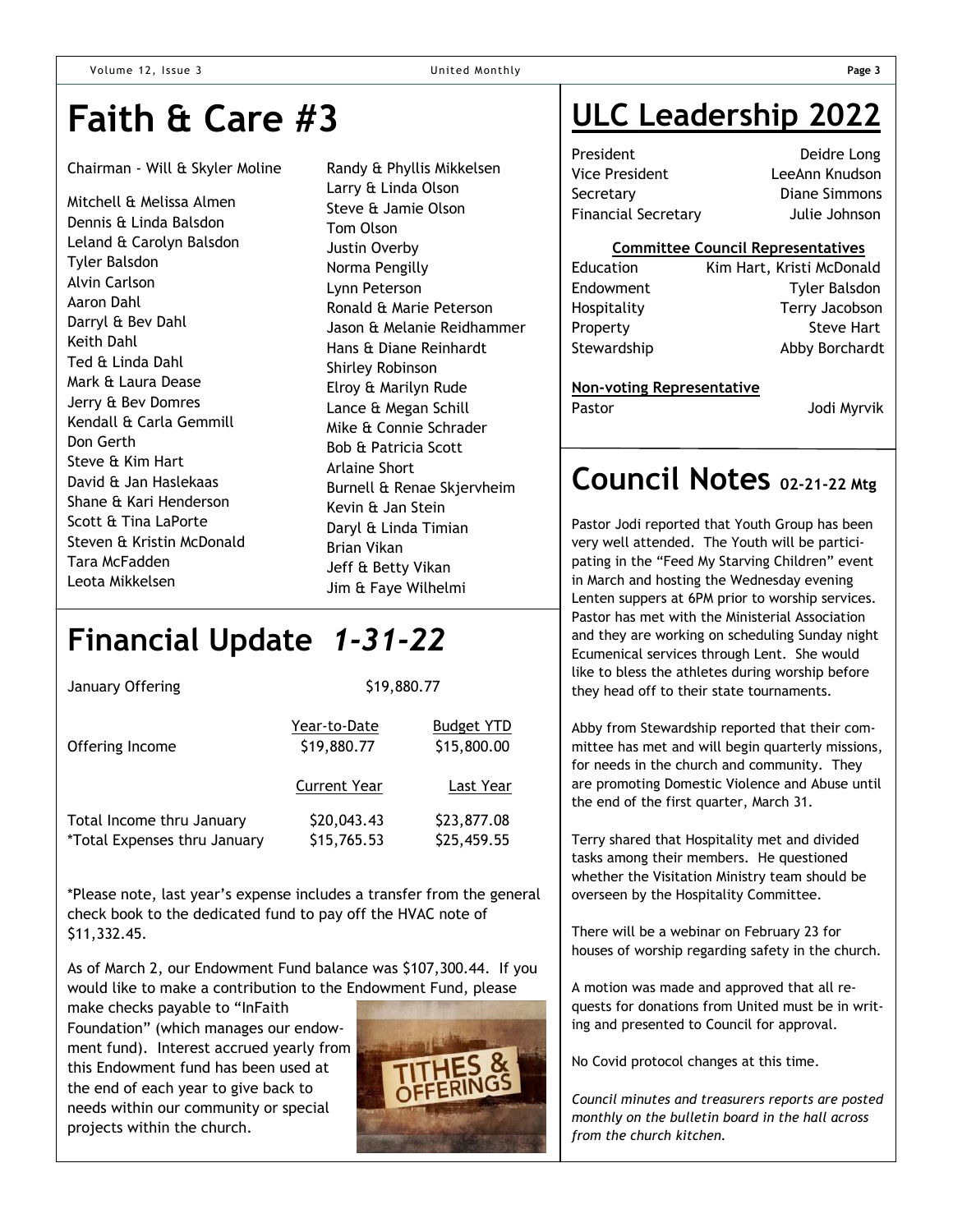## **Thrivent Choice Dollars**

Are you a member of Thrivent Financial who's eligible to direct Choice Dollars? If so, these dollars are yours to allocate!

In 2021, \$1,332 in Choice Dollars were directed by Thrivent Financial members to United Lutheran. These dollars have been used in our congregation for nonbudgeted needs and outreach.

Choice Dollars charitable outreach funds can make a world of difference to our congregation. By directing Choice Dollars, eligible Thrivent members recommend where they feel Thrivent should distribute a portion of its charitable funds. Directing Choice Dollars is easy. Simply go to Thrivent.com/thriventchoice to learn more and find program terms and conditions or call 800-847-4836 and say "Thrivent Choice®" after the prompt. Eligible Thrivent Financial members who have available Choice Dollars have until March 31 to direct them.

## **Show Your Stewardship**

The Stewardship Committee recently met and will be promoting quarterly mission offerings for areas in our church/community that are of need. To finish off this first quarter of 2022, they would like to emphasize in helping the need for the Domestic Violence and Abuse Center. DVAC is in need of paper towel, toilet paper, kitchen kettles and kitchen utensils. If you are able to assist, place your items in the orange tub located in the narthex, labeled "DVAC". Thank you for your help and stay tuned for the mission emphasis for the next quarter!

## **Community Lenten Services**

Sunday night Community Ecumenical Lenten services have been scheduled for Sundays, 7PM followed by coffee and refreshments. The schedule is listed:

First Baptist - March 6 United Lutheran - March 13 United Methodist - March 20 St. Alphonsus - March 27 New Hope - April 3 Emmanuel Evangelical - Palm Sunday concert - April 10

Offerings collected during these services will go to the Cavalier County Ministerial Association.

## **FMSC Pack Event**

"Be strong and courageous. Do not be afraid or terrified because of them, for the LORD your God goes with you; He will never leave you nor forsake you." — Deuteronomy 31:6

World hunger is the cause of half the deaths of children under the age of five years. Every day, MannaPack® meals from "Feed My Starving Children" (FMSC) are shipped around the world to the kids and families who need them most. In January 2022, donors like us equipped FMSC to send an incredible 26.5 MILLION meals to 22 countries. More importantly, that's enough to feed 72,867 kids for a full year. Here's a look at where many of those meals went: Haiti, El Salvador and the Philippines.

The North Dakota-Minnesota regional FMSC program is an interdenominational Christian effort in which people come together to bring the compassion of Jesus to feed hungry children.

The Grand Forks event has no paid staff. All the contributions go directly to the purchase of supplies needed to pack 282,000 meals at the Minnkota power facility in Grand Forks, March 25-26. A majority of the hundreds of packing volunteers will be children learning the virtue of Christian sharing. The event will require \$65,000 for ingredients and around 600 volunteers to do the packing.

Along with 30 volunteers from United Lutheran, our goal is to bring \$1500 to the event which will pay for the ingredients our group will pack. Wouldn't it be amazing if through your generous support, we could increase that amount to \$1866, the amount needed to fill a pallet with FMSC Mannapacks, providing 7776 meals to those in need." Those who are generous are blessed, for they share their bread with the poor." – Proverbs 22:9

## **February Memorials**

**Larry Johnson** - Dan & Peggy Fischer (building), Elmer Muth (endowment), Gladys Hillman (garden), Linden & Helen Johnson (endowment), Jim & Faye Wilhelmi (building), Rick & Carolyn Crockett (garden)

**Wesley Timmerman** - Corey & Julie Johnson (building)

**Wally Stevens** - Jim & Faye Wilhelmi (building)

*Memorials may be mailed or dropped by the Church Office at ULC at any time.*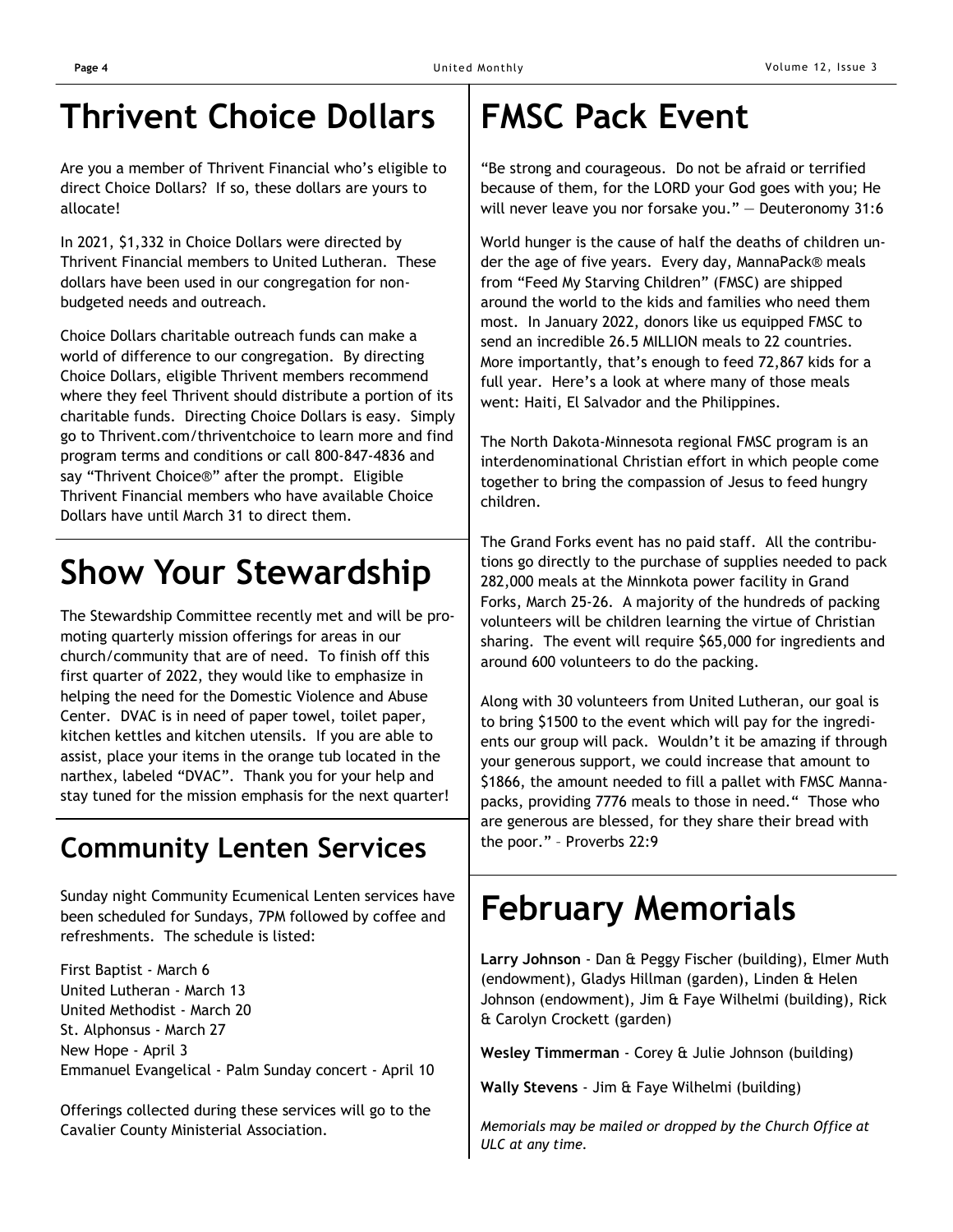## **Sunday School/Confirmation/Youth Group**

#### Greetings to everyone!

It is hard to believe we're already into March! Sunday school students will meet on March 13, 20 and 27. They will not meet on March 6 due to a long weekend away from school. Our lessons are "The Prodigal Son" on March 13, "The Parable of the Sower" on Mar 20 and "Jesus the Good Shepard" on Mar 27. Sunday School will be singing in church on Palm Sunday (April 10) and Mother's Day (May 8).

Fourth Graders and parents mark your calendars! First Communion instruction will be Wednesday April 6 at 3:45PM. First Communion for students will be held April 14<sup>th</sup> during Maundy Thursday service at 7pm. Those families that will be away for Easter, a follow-up First Communion service will be offered during Contemporary worship on April 24<sup>th</sup>.

We have great news; Vacation Bible School will be back to normal this year (May 31-June 3)! We will once again be working with Metigoshe Ministries and will offer camp to youth entering grades 1-6. More information will be coming soon but please reach out to myself or any of the Education Committee members with more details! As always, please continue to check our Sunday School Facebook page for announcements and updates.

Confirmation students will not meet formally through Lent but are asking a congregational member to be their mentor. They will meet with a mentor briefly after Wednesday night Lenten services.

Youth Group will be involved in the Lenten worship services along with serving meals prior the services, starting March 9th at 6PM. The meals will be free will donation and funds will be used for their mission event, "Feed My Starving Children" on March 26 in Grand Forks. We have 30 slots available from 12-2pm and be meeting in Grand Forks at 11AM for lunch together prior to the event. For every four youth, we will need one adult chaperone. We are asking the youth and adult chaperones to sign up on the bulletin board in the Narthex or to text/call Kristy by March 9 at 701-370-8222.

Grace & Peace,

Kristin McDonald Education Committee Co-Chair



*Pictures below our from the Youth worship service held on February 13 (Super Bowl Sunday). Girls against the boys in a game of Bible Trivia, along with our trusty score keepers. During the hymn of praise, we had United's youngest Youth volunteer to help by playing musical instruments provided by Lisa Schuler.* 

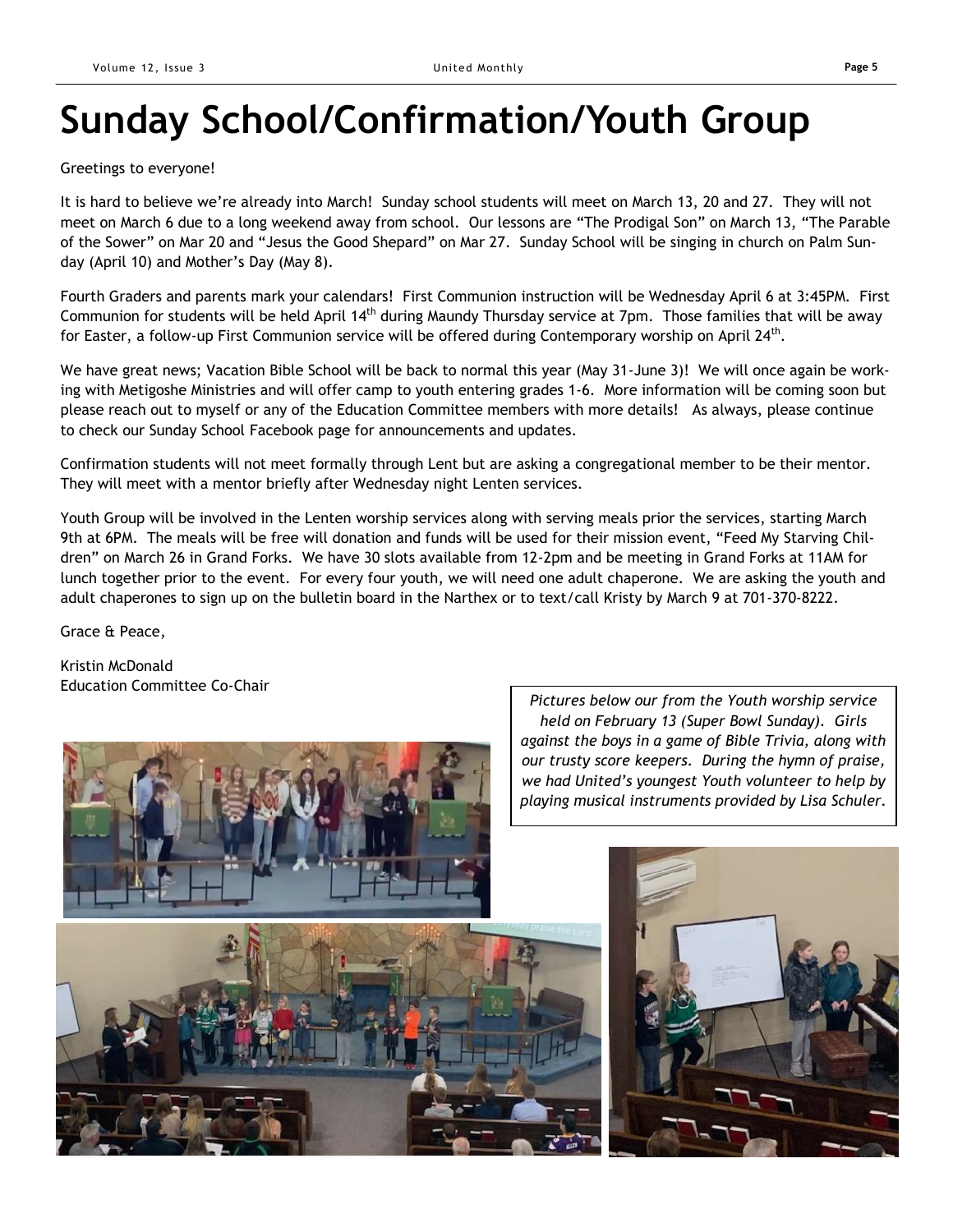## **Lenten Worship at United**

The Lenten season has begun with Ash Wednesday this week.

This year, the Youth will be serving a light supper at 6PM prior to 7PM worship on Wednesdays starting March 9. The Youth will also be in charge of your worship experience during Lent with a little help from a few adults who will be participating in the Lent Skits. This year, our theme is "Whose Cross Is It Anyway?" All through Lent, the JPS (Jerusalem Parcel Service) person tries to unload a cross. Following the company's motto of "Prompt delivery service anywhere in Israel," the JPS person takes it to disciples John and Andrew, a church secretary and a woman concerned that it may not match the decor of her home. All refuse delivery, though the cross comes free and undeserved. During each week of Lent, the cross makes the rounds to many customers with surprising, funny and moving results. Mary Magdalene already has a cross. Martha would rather make her own. Peter denies having anything to do with it. Judas says he doesn't deserve it. The drama reveals how people make excuses for not wanting Jesus in their lives.

Come support our United Youth Group as they fundraise during lent (from the suppers) for a mission event, "Feed My Starving Children", in which they will be participating in on March 26 (more information on this event found on page 4). A free will offering will be taken at the meals served on March 9, 16, 23, 30 and April 6.



Pastor Jodi and Confirmation Student, Jayden Lee

## **Prayers of...**

## **Healing**

Lois Jones (Val Olson's cousin, cancer), Diane Reinhardt, Renae Skjervheim, Bob Kempert, Joanne Field, Caven Dahl (Non-Hodgkin's lymphoma), Gage Goodman, Cora Badding and our brothers and sisters in Haiti

## **Grief**

The family of Helen Johnson on the death of Helen's sisterin-law, Vicki Muth.

## **Joy**

Congratulations to Chris and Tina Mikkelsen on the baptism of their son, Mac Randell, on January 30. Mac has two big sisters, Josie and Madden.

Congratulations to Jayden Lee who affirmed his baptismal vows on February 27. Jayden was unable to be present to take part with his Confirmation class in September.

*We invite you to pray for those people listed above. Please call the church office if you have additions to our prayer list.*



Josie, Pastor Jodi, Chris, baby Mac, Tina and Madden Mikkelsen.

## **Blessings and Best Wishes**

During worship on February 27, Pastor Jodi and the congregation blessed our United Lutheran athletes and sent them off to their upcoming state tournaments. Best wishes and good luck to all, play smart and help others experience Jesus through your sportsmanship!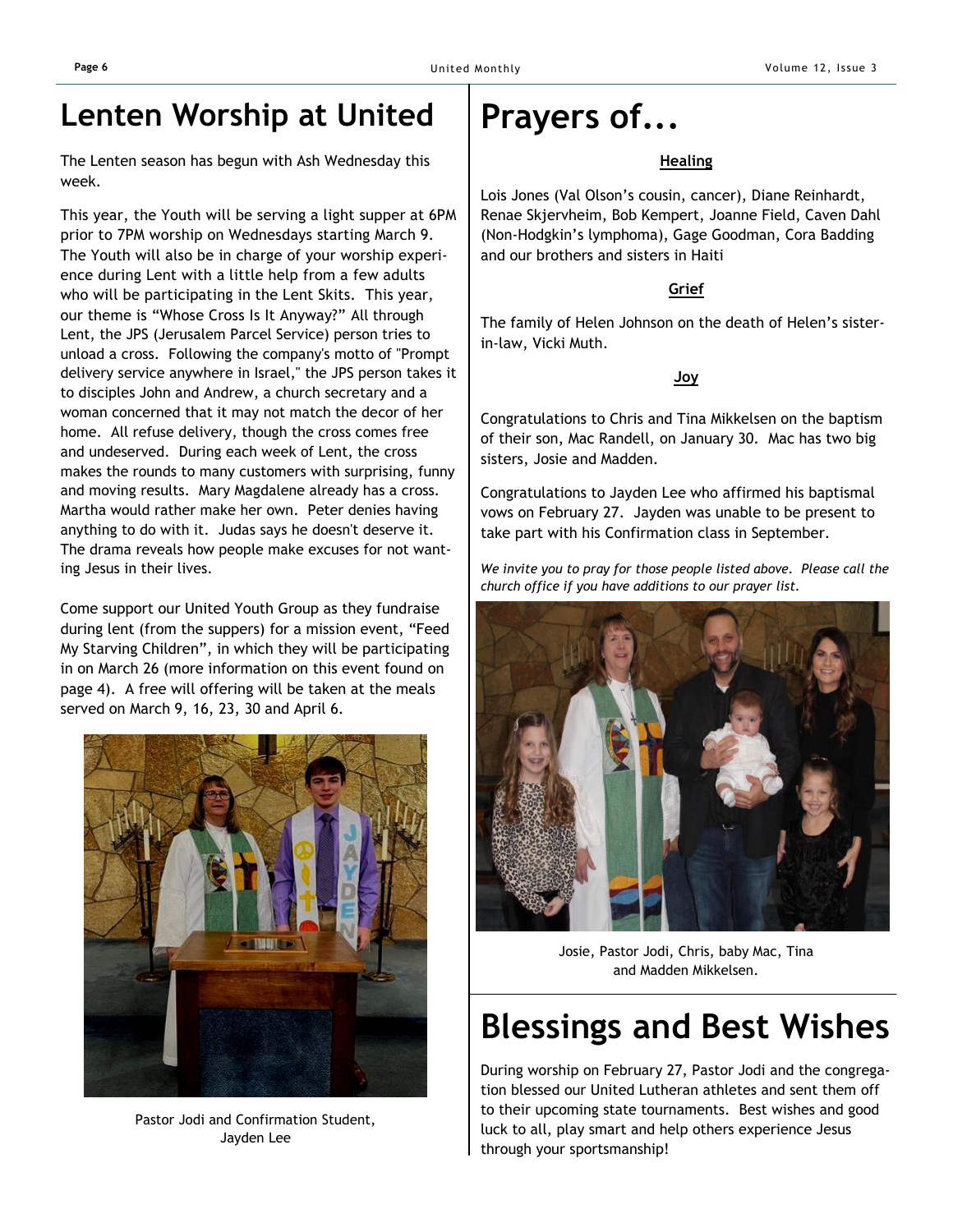## **At-a-Glance and General Announcements**

## **Thank You to:**

The Hospitality Committee for setting up and serving the potluck for the Annual Meeting and those who extended a hand to clean up!

Maxum Mostad and Lisa Schuler for their special music provided during the offering on February 6.

Our Youth for taking the lead in the various ways throughout the worship service on February 13! Also, for offering coffee and hot cocoa prior to worship and to our members for participating!

Abby Borchardt, Sara Goodman and Kristin McDonald for deep cleaning and organizing the nursery for our young families.

Those that helped support the Baby Bottle Campaign that was held during the month of February.

Those who have contributed household items for the Domestic Violence and Abuse Center in Grafton. We are still accepting donations.

#### **Assistance**

While attending worship, large print bulletins are available and in-ear hearing devices from our ushers. We also have a wheelchair available for anyone needing transfer assistance, located in the narthex.

#### **Weather Cancellation Notice**

If inclement weather should arise, Pastor and Council President will make any decisions to cancel worship by 7AM Sunday morning. A post will be made on our Facebook page. TV (WDAZ) and radio (KNDK) will also be notified.

## **Daylight Savings**

Daylight savings time begins Sunday, March 13. Don't forget to move your clocks forward an hour!

## **Annual Congregational Reports**

2021 annual reports of our congregation are available on the magazine carousel outside the sanctuary.

## **United Quilters**

Quilters meet the first Tuesday and Wednesday of each month (September-April, 9AM-3PM). All are welcome to be part of this group to fulfill their quilt mission. Materials, tools and machines provided; little experience required.

#### **Giving Hearts Day**

A note from the Synod: END Synod would like to thank everyone who gave a gift, shared their story, encouraged others to participate and/or followed us on Facebook. We are incredibly grateful for you! We raised **\$73,252** and had **217 donors** this year. The funds raised help us to accompany congregations and leaders through the call process, candidacy, pastoral care, celebrating anniversaries and so much more! From all of us at the Eastern North Dakota Synod, thank you so much and we look forward to continuing to serve others through these gifts!

A note from PRBC: Thank you from Park River Bible Camp, \$46,000 was raised and will be used to not only help improve/update their site, but also allow them to continue building what our ministry looks like at PRBC.

## **Al-Anon**

Al-Anon meets Thursdays at the church, providing support for relatives and friends of alcoholics. Please call 701- 270-2254 with questions.

## **Items Needed for DVAC**

The Domestic Violence and Abuse Center is looking for items of need: paper towel, toilet paper, kitchen kettles and kitchen utensils. If you are able to assist, place your items in the orange tub located in the narthex, labeled "DVAC". Thank you for your help!

## **Foster Care Needed**

Foster homes are in high need! For older youth and teens, sibling groups, children with higher behavioral needs and homes that have Native American heritage, part or full time care. Please call the ND Foster Care Inquiry Line 1-833-378-4663/1-833-FST-HOME or email or contact your local social services agency.

## **PRBC Events**

Summer 2022 camp registration is opened. To see all the camps offered this summer, go online to their website www.parkriverbiblecamp.org and click on the SUMMER CAMP tab on the top of the page.

## **Senior Care Needed**

Did you know we have seniors in our community who need a little help with basic needs around their home, including housekeeping, laundry, helping sort their mail or snow removal? Contact social services, 256- 2175, and ask about home and community services.

Volunteer to deliver "meals on wheels" in our community. Call senior meals and services to learn more, 256-2828.